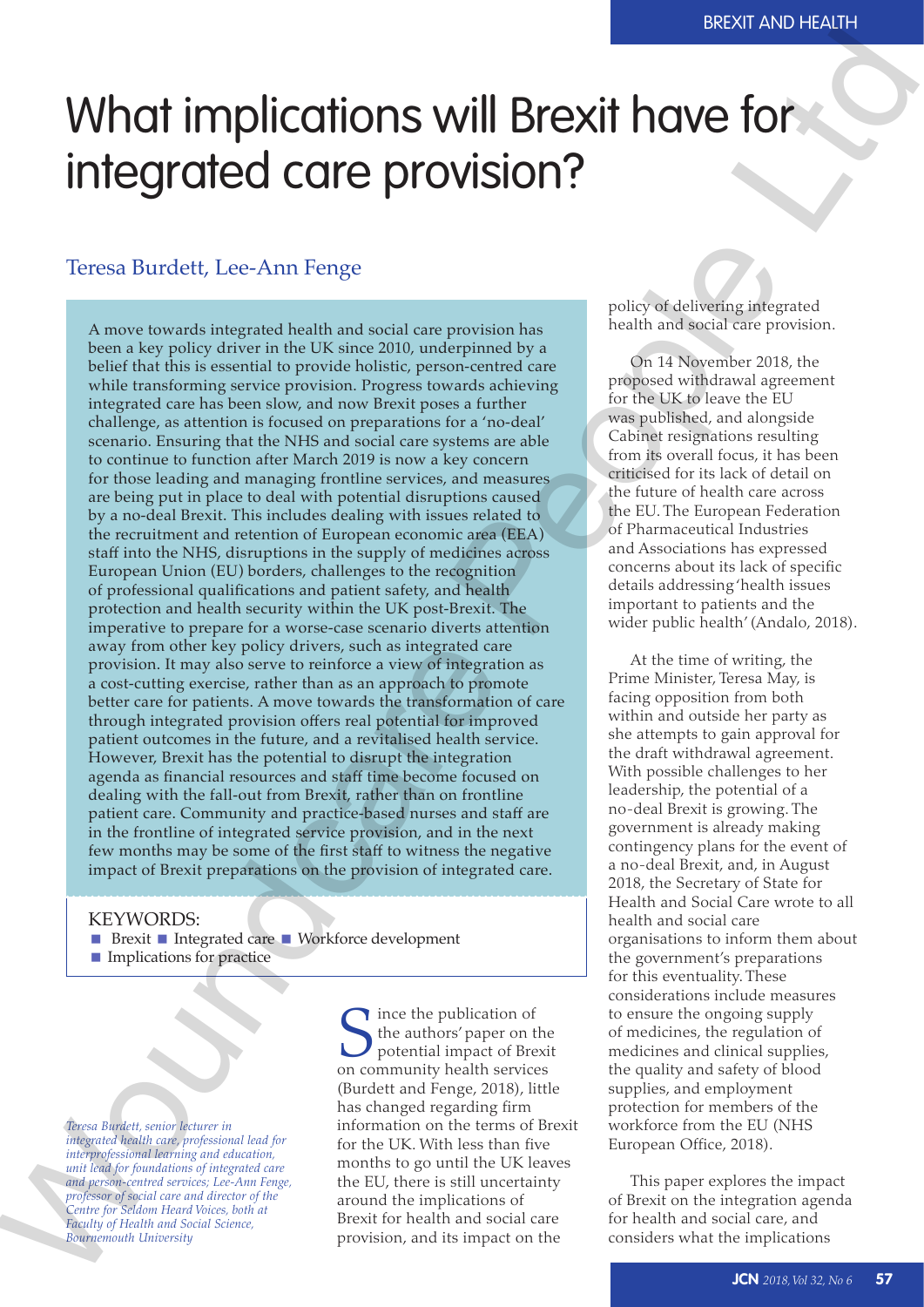of this might be for community healthcare provision in the UK.

The integration of health and social care has been a policy initiative since 2010 (Department of Health [DH], 2012; NHS England, 2014). In the past decade, funding has been applied to the integration agenda in the form of Better Care funding to support a move towards improved integrated practice and working together.

There are a number definitions of integrated care, but the definition by the National Collaboration for Integrated Care and Support (2013) resonates with nurses and care staff:

*Integrated care... is the means to achieving high-quality, compassionate care resulting in better health and wellbeing, and a better experience for patients, service users, their carers and families.* 

However, Valentijn et al (2015) defined integrated care in the community arena as: *A network of multiple professionals across the health* 



# Practice point

The integration agenda has the potential to positively impact upon the health and social care arena in a variety of ways, including the evolution of new care models (King's Fund, 2018) and integrated care systems (Charles et al, 2018), which result in improved patient outcomes.

The community nurse and care worker are at the heart of this process, often witnessing firsthand the beneficial impact that integration has on the lived experience of those they care for. More than ever before, it is important for those on the front line of integrated service provision to be vigilant about the impact of Brexit on health and social care provision, and to advocate for their patients during this time of significant change. denoted the control and the beneficial control and the proportion of the control and the significant and denote the energing in the integrated care systems set the integrated care systems set the integrated care systems se

*and social care system provide accessible, comprehensive and co-ordinated services to a population in the community.*

**'In 2017, a survey found that 61% of doctors from the EEA were contemplating leaving the UK... 91% declared that Brexit had played a part in their decision.'**

This definition incorporating a comprehensive service clearly resonates with community practitioners' desires for the individuals they provide care for.

The move towards integration has been ongoing, and in 2017, NHS England published its aim to 'use the next several years to make the biggest national move to integrated care of any major western country' (NHS England, 2017: 31). This has resulted in new models of care emerging, including the integrated care systems, which signify a significant and deepseated change to the way the NHS currently and historically works, including a move away from competition to co-operation and collaboration (NHS England, 2014).

It is believed that integrated care can bring many benefits to the UK health and social care landscape (Ham and Curry, 2011; National Collaboration for Integrated Care and Support, 2013; Burdett, 2018). These include enhanced person-centred care where the uniqueness of the individual is valued and they are situated at the centre of their own care (Manley et al, 2011; Parish, 2012). These features are particularly important for vulnerable patient groups who are increasingly being cared for in community settings.

Integrated working also enables better use of existing resources, including nursing and care staff, finances, and equipment, which can help to reduce duplication.

However, there are also challenges to integrated care (Goodwin et al, 2013; Liberati et al, 2016; Burdett, 2018), including tensions around new ways of working, resource implications and partnership changes. Brexit has now thrown a curveball into this maelstrom of change, posing immediate challenges to those who lead and develop health and social care provision within the UK.

Concerns about the implications of Brexit are being voiced by a variety of different sectors in society. In September 2018, the British Medical Association (BMA) issued a stark warning about the potential challenges posed by a no-deal Brexit and the uncertainty it creates regarding the migration and qualification status of future EU nationals wanting to come and work in the NHS or social care sector. In 2017, a survey found that 61% of doctors from the EEA were contemplating leaving the UK, and a staggering 91% declared that Brexit had played a part in their decision (General Medical Council, 2017). e system provide<br>
perpenensive and<br>
to integrated are (Goodwin et al.<br>
perviews to a<br>
2013; Liberatic et al. 2016; Burdetti,<br>
the community.<br>
2018). Including tensions around<br>
new was of vorking, resource<br>
implications an

> The uncertainties surrounding rights to work and live in the UK have resulted in the UK appearing a less attractive option to health workers from the EU (Fahy et al, 2017). If, following Brexit, medical qualifications gained in the EEA are not automatically recognised in the UK, and vice-versa, this would further disrupt the UK's health workforce. In turn, such disruption to the current and potential workforce may undermine integrated working. This may be exacerbated if social care employment is perceived as less attractive than similar employment in the healthcare sector due to different pay and conditions.

> A recent study by Read and Fenge (2018) found that the private nursing/residential care sector, which requires qualified nurses in its workforce, is particularly concerned that it will be unable to compete for migrant workers if the pay and conditions offered by the NHS are more attractive.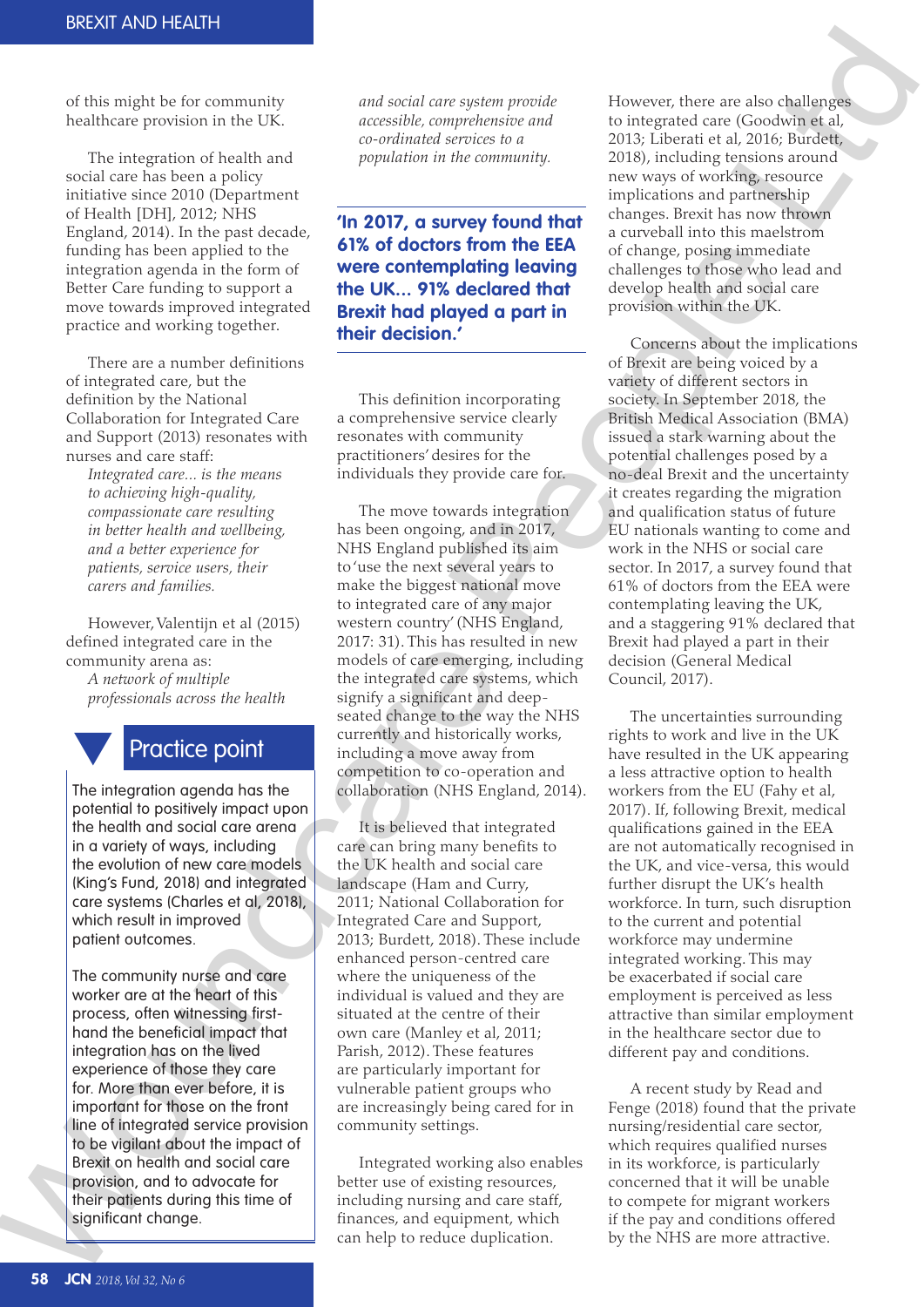Ultimately, challenges in recruiting staff into the social care sector will undermine 'integrated care', and Brexit has increased existing workforce challenges (Marangozov et al, 2016), particularly for employers who have become increasingly reliant on EU staff to fill workforce vacancies (Bungeroth and Fennell, 2018).

Staffing issues cross all borders. In April 2018, the DH revealed that it could be hit by a severe shortage if immigration laws are altered (Harrold, 2017). The Royal College of Nursing (RCN) has also warned that Brexit poses an immediate risk to the provision of safe and effective care for patients in the UK and requests a second referendum on the final Brexit deal (RCN, 2018).

In the community, there has been a reduction in nurses who have qualified to become district nurses, with numbers decreasing by more than 10% in 2017 (Queen's Nursing Institute [QNI], 2018). This negatively impacts on frontline staff and the vulnerable patients that they care for.

Brexit has resulted in staff from the EU/EEA feeling unsettled at a time when global demand for nurses is increasing. Other countries may now offer more attractive employment opportunities to migrant staff, and the UK may lose out as other

# **Staffing** challenges

The NHS already faces massive workforce challenges as a result of ongoing staff shortages. The Health Foundation et al (2018) projected a shortfall of 250,000 healthcare staff by 2030. Developing integrated care requires vision to deal with staffing challenges and an ability to engage a wide range of provider organisations in the development of an innovative, joined-up provision.

countries capitalise on this and recruit UK-based nursing staff.

While reading around this subject, the authors have seen a number of adverts encouraging nursing and social care workers to move abroad, including to countries not previously viewed as the obvious choice, such as Norway and Sweden. Other groups may well be affected, including physiotherapists — 9.7% of which currently come from EEA countries (Dolton et al, 2018) who may well choose to seek their opportunities elsewhere.

**'Other countries may now offer more attractive employment opportunities to migrant staff, and the UK may lose out as other countries capitalise on this and recruit UK-based nursing staff.'**

Even in a scenario where the UK's Brexit deal results in minimal risks to the future recruitment of EEA staff, the NHS already faces massive workforce challenges as a result of ongoing staff shortages. In the authors' opinion, these may undermine person-centred service delivery and moves towards joinedup integrated service provision across health and social care.

A recent report by the Health Foundation et al (2018) suggests that staff shortages in the NHS now present a greater threat than funding challenges. Integrated provision is reliant on partnerships across health and social care agencies, and staff shortages in both these sectors can undermine innovative ways of working that promote seamless person-centred provision. Indeed, the Health Foundation report stresses that, 'the NHS workforce cannot be viewed in isolation from the challenges facing the social care workforce' (Health Foundation et al, 2018: 12). A recent report in the Useen sourising institute [UNI], 2013). This negatively impacts on<br>
frontline staff and the vulnerable<br>
patients that they care for.<br>
The staff and the vulnerable<br>
For in a second pole and fit is the tituting electric int *Independent* (Matthews-King, 2018) also suggests that the government plans to introduce caps for lowskilled workers from the EU post-Brexit, which could result in devastating consequences for the social care sector.

There is also governmental discussion about limiting residency to two years. This will further heighten recruitment issues and increase challenges for the social care sector, which already faces severe workforce shortages resulting from long-term issues around low pay and low status, which can act as disincentives for care-sector employment (Skills for Care, 2011). Example the same of the same of the same of the same of the same of the same of the same of the same server are to the same of the same server are to the same of the same of the same of the same of the same of the same of

A projected shortfall of 250,000 healthcare staff by 2030 (Health Foundation et al, 2018) cannot be ignored, and the indecision around Brexit only serves to exacerbate the potential staff loss that will continue to undermine the drive for integration.

Staffing challenges across the health and social care sectors require a holistic response that addresses the long-term lack of parity in pay and working conditions across the two sectors. Developing integrated care requires vision to deal with the staffing challenges and an ability to engage a wide range of provider organisations in the development of innovative joined-up provision. Failure to do this will undermine the potential of truly integrated service provision, resulting in 'ringfenced monopolies' where NHS providers attempt to do everything themselves (Hare, 2018).

Another challenge to the successful implementation of integrated care is the potential funding deficit in NHS budgets resulting from extra costs associated with a no-deal Brexit. This may well lead to less spending in the NHS (Portes, 2018) at a time when there is increasing demand for health and social care provision (Dolton, 2017). The Nuffield Trust has recently suggested that the NHS is facing up to £2.3bn in extra annual costs by the end of 2019/20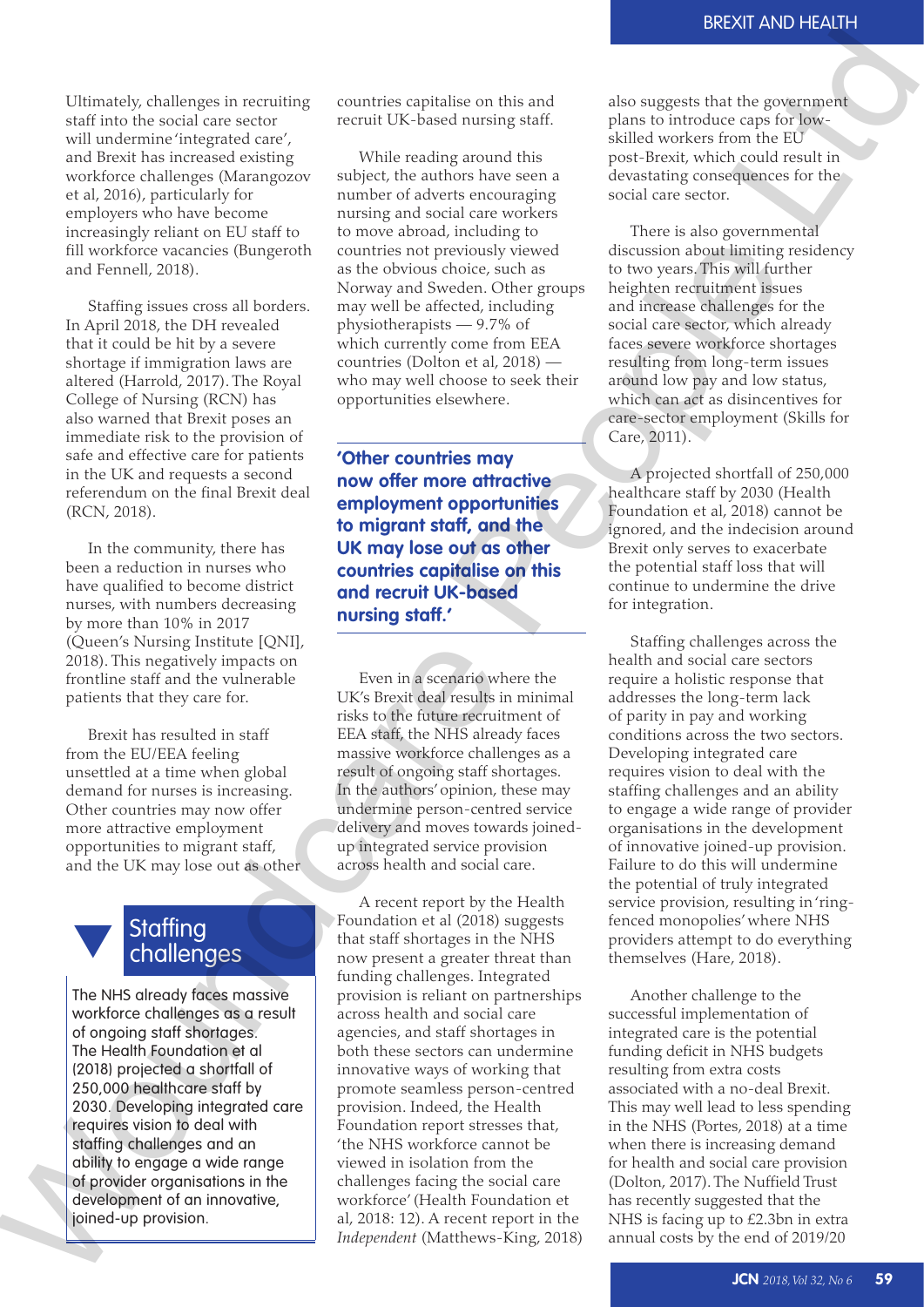owing to a sharp rise in red tape and trade barriers if the UK has a no-deal Brexit (Dayan, 2018). Funding deficits have the potential to derail progress towards improved integrated provision and ultimately undermine personcentred provision.

#### IMPLICATIONS OF BREXIT ON INTEGRATED CARE

As we move towards the integration of health and social care provision, recruitment issues within the social care workforce may prove particularly challenging for community and practicebased staff whose patients rely on packages of care. Current debate around Brexit continues to polarise society and exacerbate the differences at a time when individuals, professional bodies and organisations need to integrate and work together further.

The current disarray surrounding Brexit and the UK's withdrawal from the EU is resulting in a paralysis of action, which is impinging on the development, formation and improvement of integrated care in the UK in a number of ways. These include the legislative challenges facing the new integrated care organisations, which are not currently being addressed due to Brexit (Ham, 2018). Brexit further compounds existing issues, including nursing and care staffing shortages and resource limitations.

The drivers for integrated care remain, including an ageing population, increasingly complex long-term conditions compounded by multiple comorbidities (Department of Health and Social Care, 2015; Government Office for Science, 2016; Care Quality Commission, 2017). However, Brexit may divert attention away from this important policy imperative and undermine the finances available to support the transformation of services.

# **CONCLUSION**

The move towards integrated

care has massive implications for community healthcare provision, but the current uncertainty about the implications of Brexit may undermine integrated policy aimed at improving seamless integrated provision for patients.

Community and practice-based nurses are placed centre stage in the move towards integrated provision and may witness first-hand the consequences of Brexit on the integration agenda. Community nurses are important advocates for frail and vulnerable patients and need to remain vigilant to the ways in which Brexit might undermine both integrated provision and person-centred practice. As we continue in a period of uncertainty and confusion, it is vital that community practitioners uphold their professional values, which have the patient at the centre of practice. JCN Woundcare People Ltd

## **REFERENCES**

- Andalo D (2018) Dismay at lack of detail on healthcare in Brexit withdrawal document. *Pharmaceutical J* 15 November 2018. Available online: www. pharmaceutical-journal.com/news-andanalysis/news/dismay-at-lack-of-detailon-healthcare-in-brexit-withdrawaldocument/20205760.article (accessed December, 2018)
- British Medical Association (2018) *Brexit Briefing: A health service under threat: the dangers of a 'no deal' Brexit*. BMA, London. Available online: www.bma.org.uk/ collective-voice/influence/europe/brexit/ bma-brexit-briefings/a-health-serviceunder-threat-the-dangers-of-a-no-dealbrexit (accessed December, 2018)
- Bungeroth L, Fennell E (2018) *Left to Chance: the health and care nursing workforce supply in England*. RCN, London
- Burdett T (2018) Promoting integrated care. *RCN Bulletin* 366: 6
- Burdett T, Fenge L (2018) Brexit: the impact on health and social care and the role of community nurses. *J Community Nurs*  32(4): 62–5

### KEY POINTS

- **Integrated care can bring many** benefits to the UK health and social care landscape.
- **Preparation for worse-case** scenarios surrounding Brexit diverts attention away from key policy drivers, including integrated care provision.
- **Uncertainties surrounding** rights to live and work in the UK have resulted in the UK appearing a less attractive option to EU workers.
- The NHS could experience a severe staff shortage if immigration laws are altered.
- Staff shortages may result in inadequate social care packages being provided in the community.
- As we continue in a period of uncertainty and confusion, it is vital that community practitioners uphold their professional values, which have the patient at the centre of practice.
- Care Quality Commission (2017) *The state of health care and adult social care in England*. CQC, Newcastle upon Tyne
- Charles A, Wenzel L, Kershaw M, Ham C, Walsh N (2018) *A year of integrated care systems. Reviewing the journey so far*. King's Fund, London. Available online: www.ki ngsfund.org.uk/sites/default/ files/2018-09/Year-of-integrated-caresystems-reviewing-journey-so-far-fullreport.pdf (accessed December, 2018)
- Dayan M (2018) *How much would NHS costs rise if there's no Brexit deal?* Nuffield Trust, London. Available online www. nuffieldtrust.org.uk/news-item/howmuch-would-nhs-costs-rise-if-there-sno-brexit-deal (accessed December, 2018)
- Department of Health (2012) *The Health and Social Care Act*. DH, London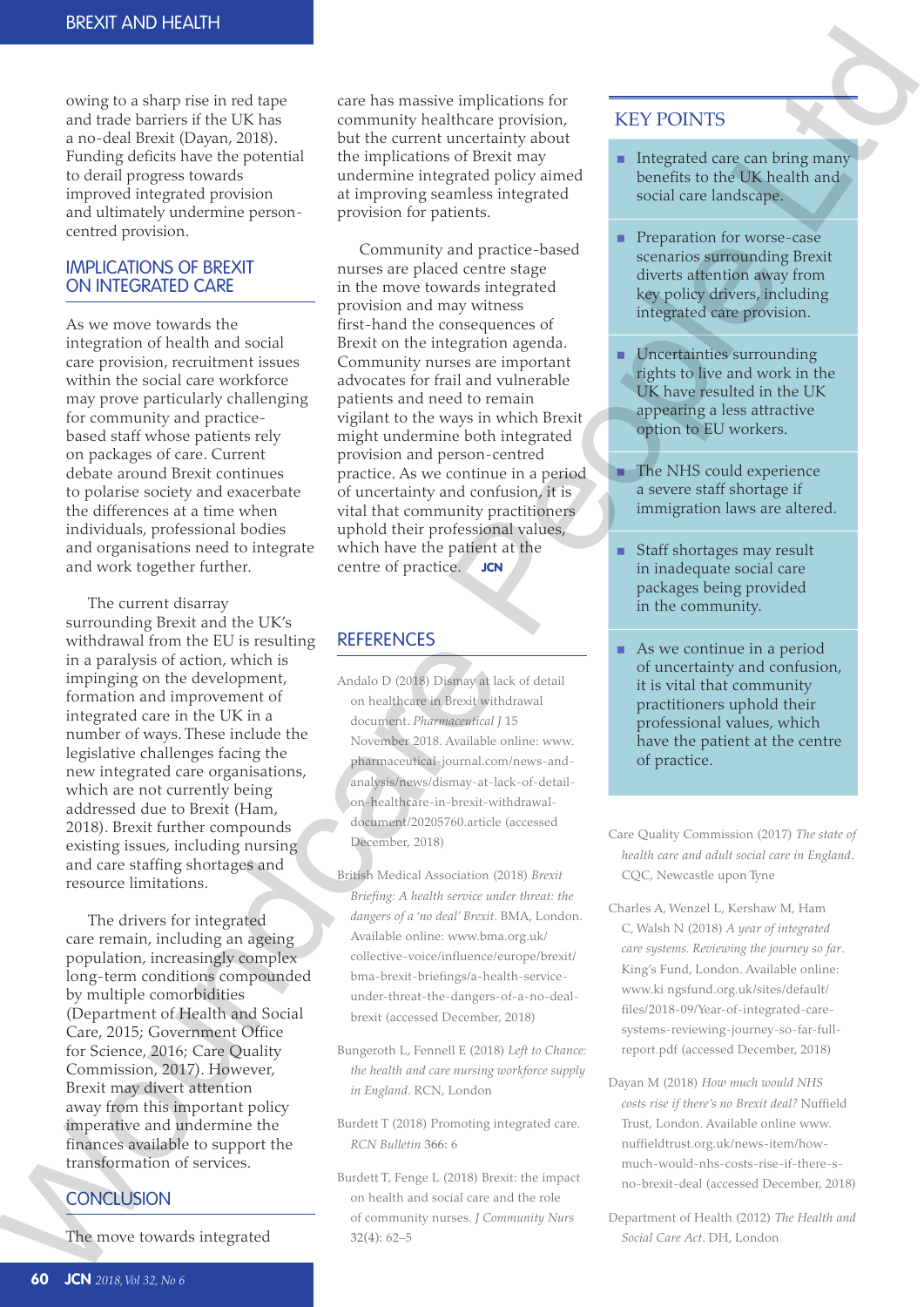- Department of Health and Social Care (2015) *2010–2015 government policy: long-term health conditions*. Department of Health and Social Care, London
- Dolton P, Nguyen D, Rolfe H, Castellanos (2018) *Brexit and the health & social care workforce in the UK*. National Institute of Economic and Social Research, London
- Dolton P (2017) *Is NHS funding in crisis?* General Election 2017 Briefing No. 5 National Institute of Economic and Social Research, London
- Fahy N, Hervey T, Greer S, et al (2017) How will Brexit affect health and health services in the UK? Evaluating three possible scenarios*. Lancet* 390(10107): 2110–18
- General Medical Council (2017) *GMC survey of EEA doctors*. GMC, London. Available online: www.gmc-uk. org/-/media/documents/Briefing\_\_\_ GMC\_survey\_of\_EEA\_doctors\_\_ February\_2017\_.pdf\_69558586.pdf (accessed December, 2018)
- Goodwin N, Sonola L, Thiel V, Kodner D (2013) *Co-ordinated care for people with complex conditions: key lessons and markers for success*. Kings Fund, London
- Government Office for Science (2016) *Future of an Ageing Population*. Government Office for Science, London Ham C, Curry N (2011) *Integrated care. What is it? Does it work? What does it mean for the NHS?*  Kings Fund, London. Available online: kingsfund.org.uk/sites/default/files/field/ field\_publication\_file/integrated-caresummary-chris-ham-sep11.pdf (accessed December, 2018) Goodwin N, Sonola 1, Thiel V, Kocher 1 or met the PACs Veragurate – At a continue and any for properties of the continue and any formula continue to the continue of the continue of the continue of the continue of the Cont
	- Ham C (2018) *Making sense of integrated care systems, integrated care partnerships and accountable care organisations in the NHS in Enland*. King's Fund, London. Available online: www.kingsfund.org.uk/ publications/making-sense-integratedcare-systems (accessed December 2018)
	- Hare D (2018) *'Standing at a crossroads': Health chief warns future of NHS integration risks being monopolised*. National Health Executive 15 November 2018. Available online: www. nationalhealthexecutive.com/Integrated-Care-Social-Care/standing-at-a-

crossroads-health-chief-warns-future-ofnhs-integration-risks-being-monopolised (accessed December, 2018)

- Harrold A (2017) The Brexit effect. *Nurs Practice*, 27 July 2017. Available online: www.nursinginpractice.com/article/ brexit-effect (accessed December, 2018)
- Health Foundation, King's Fund, Nuffield Trust (2018) *The health care workforce in England: make or break*. King's Fund, London. Available online: www. nuffieldtrust.org.uk/files/2018-11/healthfoundation-king-s-fund-and-nuffieldtrust-the-health-care-workforce-inengland.pdf (accessed December, 2018)
- House of Commons Health and Social Care Committee (2018) *Integrated care: organisations, partnerships and systems*. UK Parliament, London. Available online: https://publications.parliament.uk/pa/ cm201719/cmselect/cmhealth/650/65005. htm#\_idTextAnchor013 (accessed December, 2018)
- King's Fund (2018) *Developing new models of care in the PACS Vanguards — A new national approach to large-scale change*. King's Fund, London. Available online: www.kingsfund. org.uk/sites/default/files/2018-04/PACsnew-models-Kings-Fund-April-2018.pdf (accessed December, 2018)
- Liberati E, Gorli M, Scaratti G (2016) Invisible walls between multi-disciplinary teams: Disciplinary boundaries and their effects on integrated care. *Soc Sci Med*  150: 31–9
- Manley K, Hills V, Marriot S (2011) Personcentred care: principles of nursing practice. *Nurs Standard* 25(31): 35–7
- Matthews-King A (2018) Brexit will leave UK short of 380,000 care workers by 2026. *Independent*, 21 August 2018. Available online: www.independent. co.uk/news/health/brexit-freedomof-movement-plan-care-workers-ukeu-shortage-a8501751.html (accessed December, 2018)
- Marangozov R, Williams M, Bevan S (2016) *Beyond Brexit: Assessing key risks to the nursing workforce in England*. Institute for Employment Studies, Brighton

National Collaboration for Integrated Care

and Support (2013) *Integrated Care: Our Shared Commitment*. Department of Health and Social Care, London

- NHS England (2014) *Five Year Forward View*. NHS England, London
- NHS England (2017) *Next steps on the NHS Five Year Forward View*. NHS England, London. Available online: www.england. nhs.uk/wp-content/uploads/2017/03/ NEXT-STEPS-ON-THE-NHS-FIVE-YEAR-FORWARD-VIEW.pdf (accessed December, 2018) People Ltd
	- NHS European Office (2018) *Implications of Brexit for the NHS*. Available online: www.nhsconfed.org/regions-and-eu/ nhs-european-office/brexit/implications (accessed December, 2018)
	- Parish C (2012) Creating the rights conditions for person centred care to flourish. *Learning Disability Practice* 15(9): 6–8
	- Portes J (2018) *Too high a price? The cost of Brexit — what the public thinks*. Global Future, London. Available online: https:// ourglobalfuture.com/reports/too-high-aprice-the-cost-of-brexit-what-the-publicthinks/ (accessed December, 2018)
	- Queen's Nursing Institute (2018) *District Nurse Education Report and Five-Year Review Published*. QNI, London. Available online: www.qni.org.uk/news-andevents/news/district-nurse-educationreport-and-5-year-review/ (accessed December, 2018)
	- Read R, Fenge LA (2018) What does Brexit mean for the UK social care workforce? Perspectives from the recruitment and retention frontline. *Health Soc Care Community.* Available online: https:// doi.org/10.1111/hsc.12684 (accessed December, 2018)
	- Royal College of Nursing (2018) *RCN calls for referendum on Brexit deal*. RCN, London. Available online: tinyurl.com/ ybb982ld (accessed December, 2018)
	- Skills for Care (2011) *Adult social care workforce recruitment and retention strategy*. Skills for Care, Leeds
	- Valentijn P, Boeseld I, van der Klauw D, et al (2015) Towards a taxonomy of integrated care: A mixed methods study. *Int J Integr Care* 15(4): 1–18